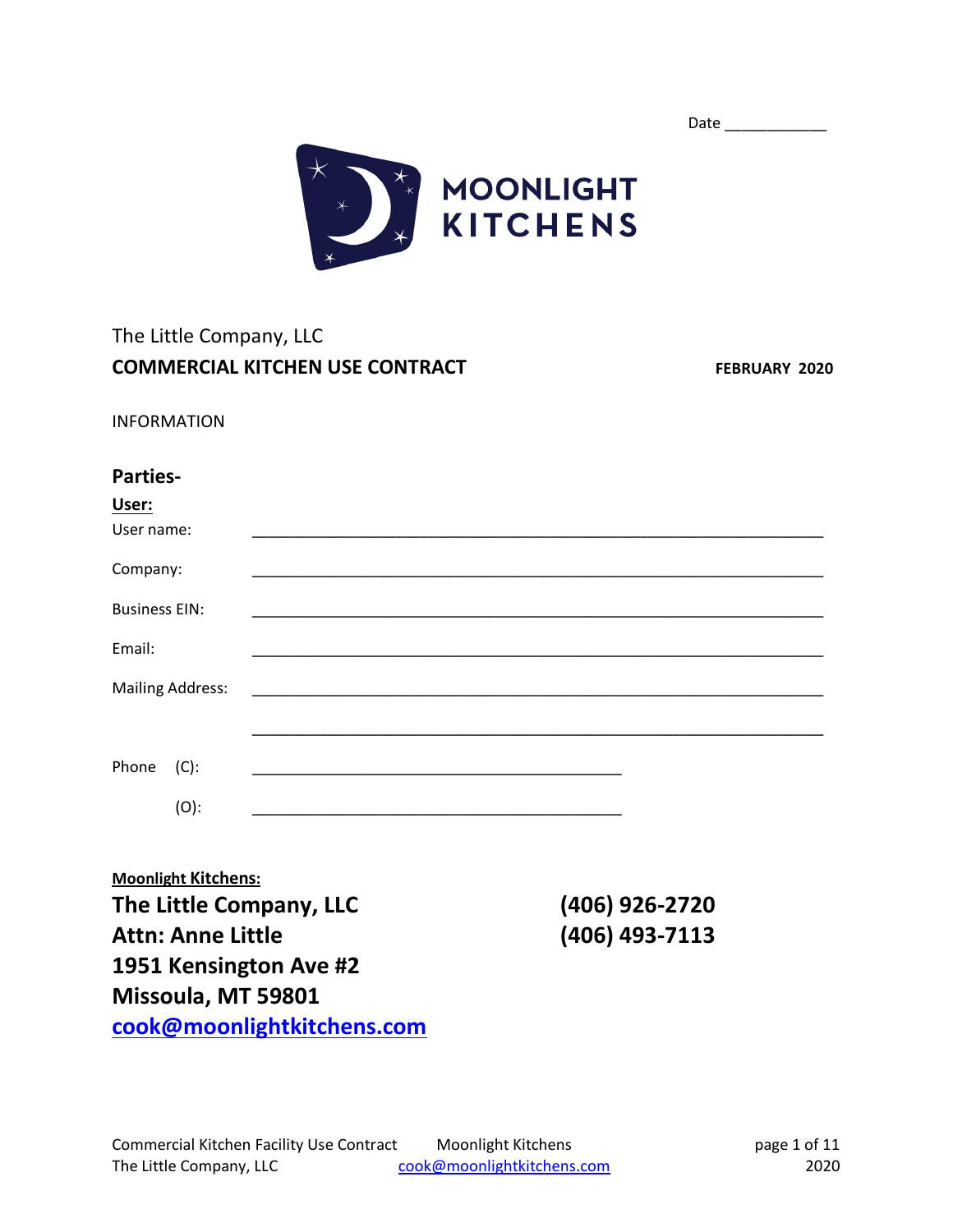| <b>MOONLIGHT KITCHENS BOOKING SHEET</b>                                                        |                                                                        | User Initials MK Initials                  |                                                                                                                                                                                                                                                                                                                                                                                                                           |                                  |    |
|------------------------------------------------------------------------------------------------|------------------------------------------------------------------------|--------------------------------------------|---------------------------------------------------------------------------------------------------------------------------------------------------------------------------------------------------------------------------------------------------------------------------------------------------------------------------------------------------------------------------------------------------------------------------|----------------------------------|----|
| <b>Name of Business</b><br>Date of this agreement<br>Date use starts<br>Expiration of contract |                                                                        |                                            |                                                                                                                                                                                                                                                                                                                                                                                                                           |                                  |    |
| <b>Type of Use</b>                                                                             | ◯ Single Use                                                           | <b>Spot Use</b>                            |                                                                                                                                                                                                                                                                                                                                                                                                                           | <b>Regular Use (week/month)</b>  |    |
| <b>Space Using</b>                                                                             | ◯ Kitchen #1<br>$\bigcirc$ Dish Pit<br>◯ Space Rental                  | $\bigcap$ Kitchen #2<br>$\bigcirc$ Storage |                                                                                                                                                                                                                                                                                                                                                                                                                           | Work Room<br>Coffee Shop Seating |    |
|                                                                                                |                                                                        |                                            |                                                                                                                                                                                                                                                                                                                                                                                                                           | Fee                              | \$ |
|                                                                                                |                                                                        |                                            | Returned $\frac{1}{\sqrt{1-\frac{1}{\sqrt{1-\frac{1}{\sqrt{1-\frac{1}{\sqrt{1-\frac{1}{\sqrt{1-\frac{1}{\sqrt{1-\frac{1}{\sqrt{1-\frac{1}{\sqrt{1-\frac{1}{\sqrt{1-\frac{1}{\sqrt{1-\frac{1}{\sqrt{1-\frac{1}{\sqrt{1-\frac{1}{\sqrt{1-\frac{1}{\sqrt{1-\frac{1}{\sqrt{1-\frac{1}{\sqrt{1-\frac{1}{\sqrt{1-\frac{1}{\sqrt{1-\frac{1}{\sqrt{1-\frac{1}{\sqrt{1-\frac{1}{\sqrt{1-\frac{1}{\sqrt{1-\frac{1}{\sqrt{1-\frac{1$ |                                  |    |
| <b>Security/Damage Deposit</b>                                                                 |                                                                        |                                            | Date Rec'd $\sqrt{2\pi}$                                                                                                                                                                                                                                                                                                                                                                                                  | Fee                              | \$ |
|                                                                                                |                                                                        |                                            | Returned / /                                                                                                                                                                                                                                                                                                                                                                                                              |                                  |    |
|                                                                                                |                                                                        |                                            |                                                                                                                                                                                                                                                                                                                                                                                                                           |                                  |    |
|                                                                                                |                                                                        |                                            |                                                                                                                                                                                                                                                                                                                                                                                                                           |                                  |    |
|                                                                                                |                                                                        |                                            |                                                                                                                                                                                                                                                                                                                                                                                                                           |                                  |    |
|                                                                                                | (Insured names must match with client names and business names above.) |                                            |                                                                                                                                                                                                                                                                                                                                                                                                                           |                                  |    |

#### **Employees/Associates (this must be kept current)**

| Name | Phone | email |
|------|-------|-------|
|      |       |       |
|      |       |       |
|      |       |       |
|      |       |       |

Attach list

| <b>Kitchens or Commissary</b> |      | One-time Use Y/N |  |                            |       |      |
|-------------------------------|------|------------------|--|----------------------------|-------|------|
| Date:                         | Dav: | Hours:           |  | (or see attached schedule) |       | Fee: |
|                               |      |                  |  |                            |       |      |
|                               |      |                  |  |                            |       |      |
|                               |      |                  |  |                            | Total |      |

| Storage    | How long? |       |       |       |      |
|------------|-----------|-------|-------|-------|------|
| Unit Type: | Location: | Each: | Size: |       | Fee: |
|            |           |       |       |       |      |
|            |           |       |       |       |      |
|            |           |       |       |       |      |
|            |           |       |       | Total |      |

#### **Other:**

Note: Every booking of 3 hours or more gets 1/2 hour clean time FREE.

You will be billed on the 3rd of the month. Due on the 5th of the month.

Total due at signing  $\sqrt{5}$ 



| Commercial Kitchen Facility Use Contract | Moonlight Kitchens         | page 2 of 11 |
|------------------------------------------|----------------------------|--------------|
| The Little Company, LLC                  | cook@moonlightkitchens.com | 2020         |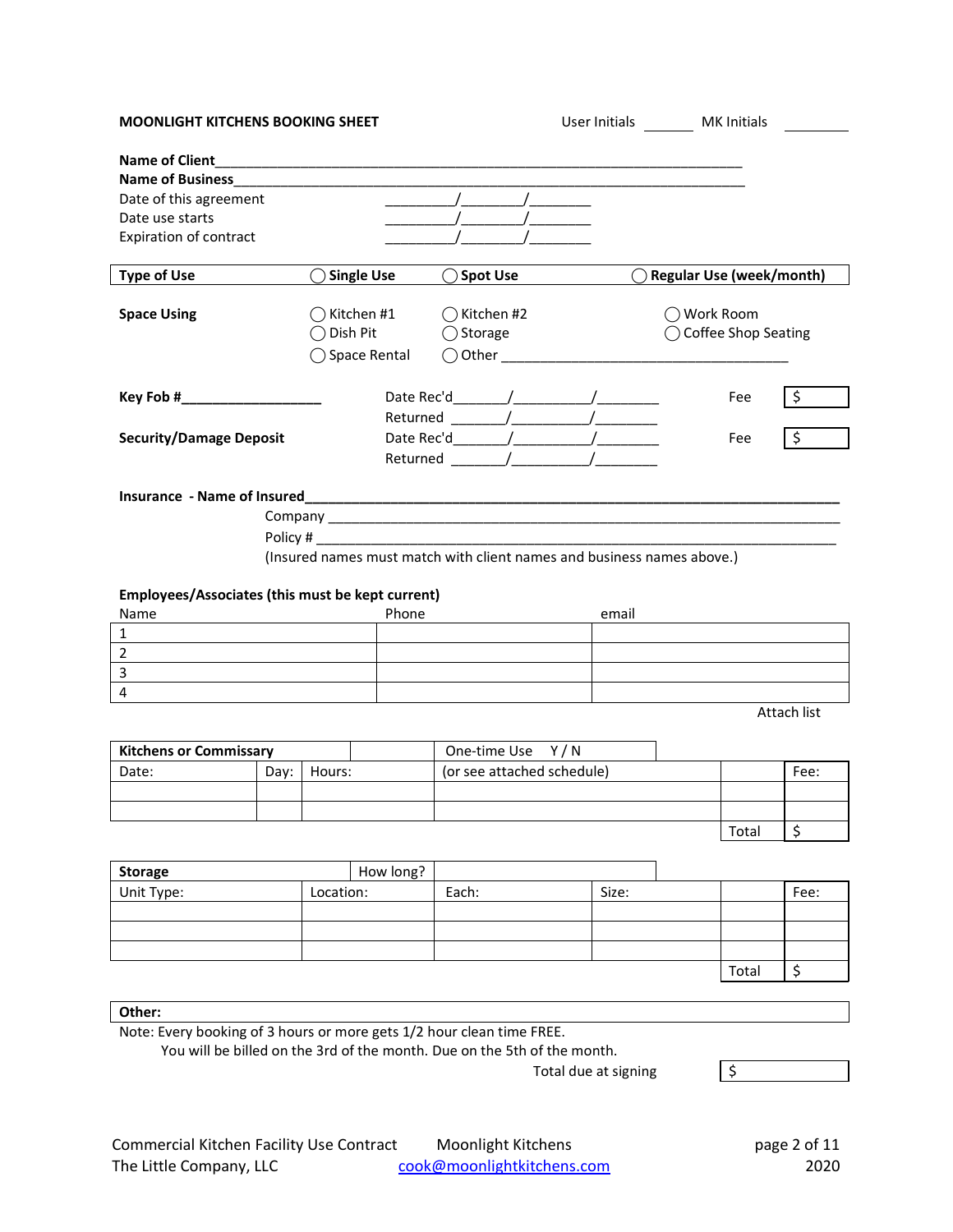By my signature below I confirm that I have received a copy of the Moonlight Kitchens "Renters' Handbook" and have taken the time to review it and its contents so that I am fully aware of the policies and responsibilities contained therein. I understand it is my responsibility to comply with the policies and procedures contained in the Handbook and to make sure my employees and/or associates comply with these policies as a condition for my use of the Moonlight Kitchens and that I will fulfill my written and verbal agreements with the operators of the Moonlight Kitchens.

| Name:     | Date: |  |
|-----------|-------|--|
| Signature |       |  |

## **1. Facilities:**

Moonlight Kitchens (MK) is a shared-use Facility, with kitchens rented by the hour and storage available by the month. They are equipped with commercial stoves, ovens, mixers, sinks, refrigerators, tables, freezer, and secure and non-secure dry and cold storage and other food preparation equipment. The Little Company, LLC (the legal owner) maintains the Facility in a sanitary and orderly state and ensures that all equipment available to the User/Client is in operable condition. It is the User's responsibility to furnish all other equipment, tools, and knives as needed for their food process. It is also the User's responsibility to ensure the Facility is left in a sanitary and orderly state at the end of the User's allotted time.

The User furnishes his or her own ingredients, spices, bowls, spoons, utensils, pots, pans, etc. When the User has completed his/her allotted time, the User must remove their food and equipment from the work area and either store them on the shelves or cold storage they have rented at the Facility or take it away. Moonlight Kitchens will not be held responsible for misplaced items. Food left longer than the allotted time will be disposed of. Any expense related to the disposal of food will be charged to the User.

In order for this Facility to work efficiently and without conflict, Users are required to respect each other's work spaces, products, and boundaries. The Dish Pit and the delivery door area are used by everyone and Users need to pay special attention when working in these areas. Any theft from The Little Company, LLC's Facility or from other Users, harassment, or tampering will not be tolerated and will serve as grounds for immediate cancellation of this Agreement.

## **2. Off-site Food Preparation:**

Moonlight Kitchens is aware that some small food businesses may be doing a good deal of food prep within their homes, which may or may not be allowed by the Missoula County and/or Montana State Health Dept. However, if it becomes obvious that a substantial amount of illegal food production is happening at the homes of the Users and not at MK, then those Users will be given back their deposits and their contract will be terminated. The goal of The Little Company, LLC is "Local food to local people." and to find Users who actually need to do work at MK and not use it as a guise of legality. Non-use of booked time (even if paid for) prevents other legitimate businesses from being able to use the Facility.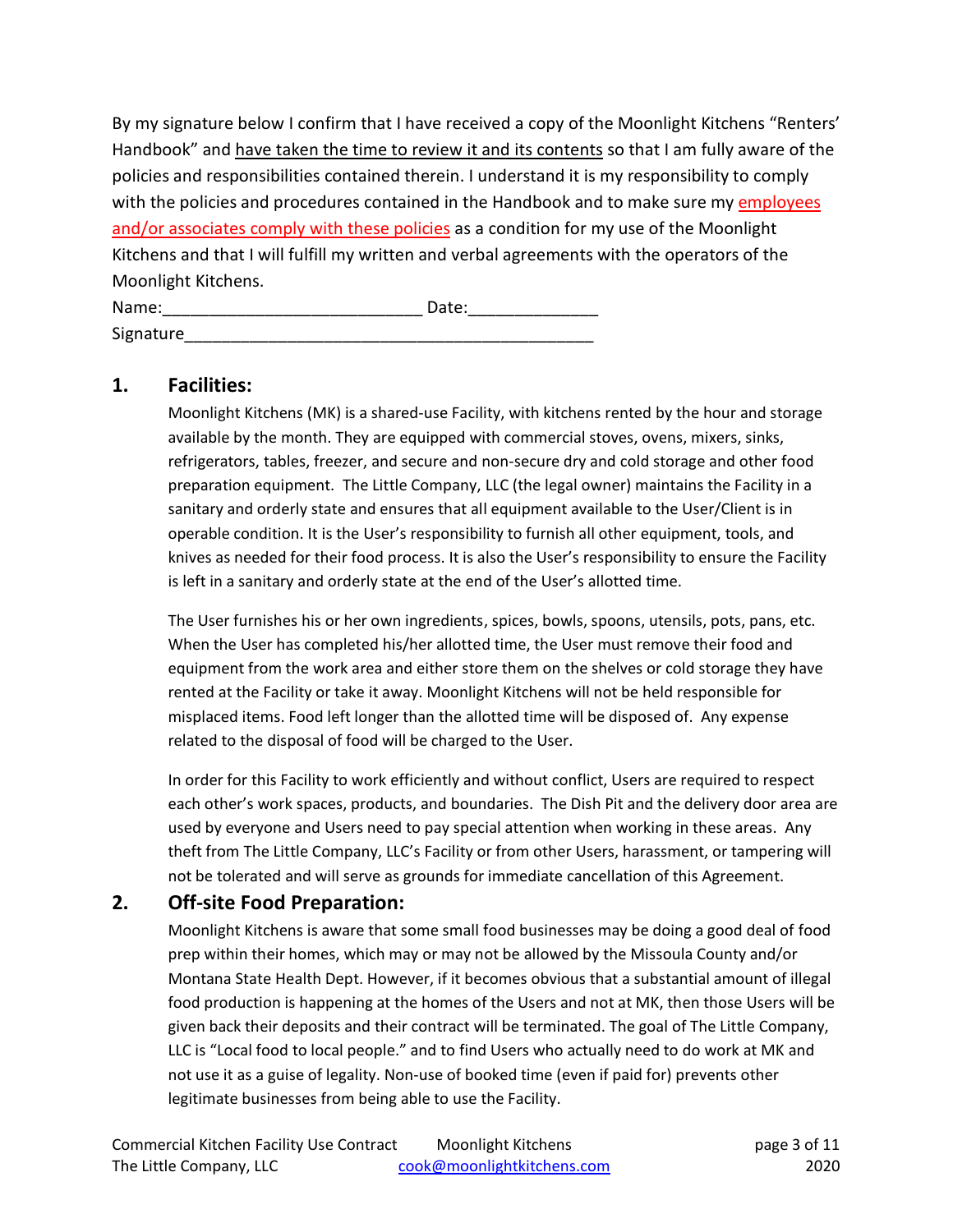## **3. Services:**

Moonlight Kitchens is a shared-use Facility, and Moonlight Kitchens management will control the times and the manner of all Users' access to and use of the Facility.

- **A. Reserving Time:** Commercial Users shall book use of a Facility space through The Food Corridor (see separate information sheet) at least 48 hours in advance so we have accurate scheduling & billing information. You are required to sign in & out electronically every time you enter the Facility. Short notice (Spot Use) requests will be accommodated only as is reasonably possible and will include a surcharge of 25%. The User may only use the Facility for the reserved time scheduled and must complete cleaning and be off-premises by the end of that reserved time. ALL Commercial Booking is made through The Food Corridor (TFC).
- **B. Contracted Time:** Moonlight Kitchens may offer the whole Facility on a contracted basis by the day, week, or month or certain portions thereof. The User understands that time conflicts may arise and that MK has the authority to preempt the User's scheduled time. MK will do its best to reschedule the User's time as is mutually agreeable.

#### **C. Cancellation Policy for Reserved Time:**

TFC's system does not allow cancellations or changes less than 24 hours ahead of a reserved shift. Once time has been reserved, it becomes unavailable to other clients. Because of this MK maintains a strict cancellation policy to ensure the work space does not go unused. We encourage our clients to carefully consider how much time is needed and to use overbooked time for preparation, organization, experimentation, etc. Unused hours cannot be carried forward. Kitchen reservations cannot be transferred or otherwise exchanged.

#### **Cancellation-fees**

You may cancel or change your regular time (not pre-paid use) no later than 48 hours ahead of your contracted time for a full refund or no charge. Cancellations made 24-48 hours ahead will incur a 50% surcharge. TFC does not allow cancellations less than 24 hours ahead – you will be charged full price.

Unreserved use will be billed at double (2xs) regular price and may result in termination of this contract..

#### **D. Termination**

The MK Rental Contract may be terminated by mutual agreement of both parties at any time. The Contract may also be involuntarily terminated by The Little Co., LLC unilaterally for:

- blatant disregard for the health, safety, or property of MK staff or clients
- theft time, materials, or equipment
- non-payment of fees
- failing to clean a rented space adequately
- failure to work cooperatively with other clients
- consistent failure to follow the terms of the rental contract or the handbook rules (See 11. D & E below)
- **E. Facility:** Moonlight Kitchens will provide the User with a clean, sanitary, and functioning kitchen. User agrees to follow "Cleaning Requirements" included in the Renters Handbook. All production and packaging of food products **must take place within** the Facility and/or meet the MCCHD's regulations. It is understood that MK has a limited inventory of pots, pans, implements, utensils, etc. and MK makes no warranty, promise, or covenant, express or implied, as to the availability or condition of such inventory, beyond the understanding that MK will

| Commercial Kitchen Facility Use Contract | <b>Moonlight Kitchens</b>  | page 4 of 11 |
|------------------------------------------|----------------------------|--------------|
| The Little Company, LLC                  | cook@moonlightkitchens.com | 2020         |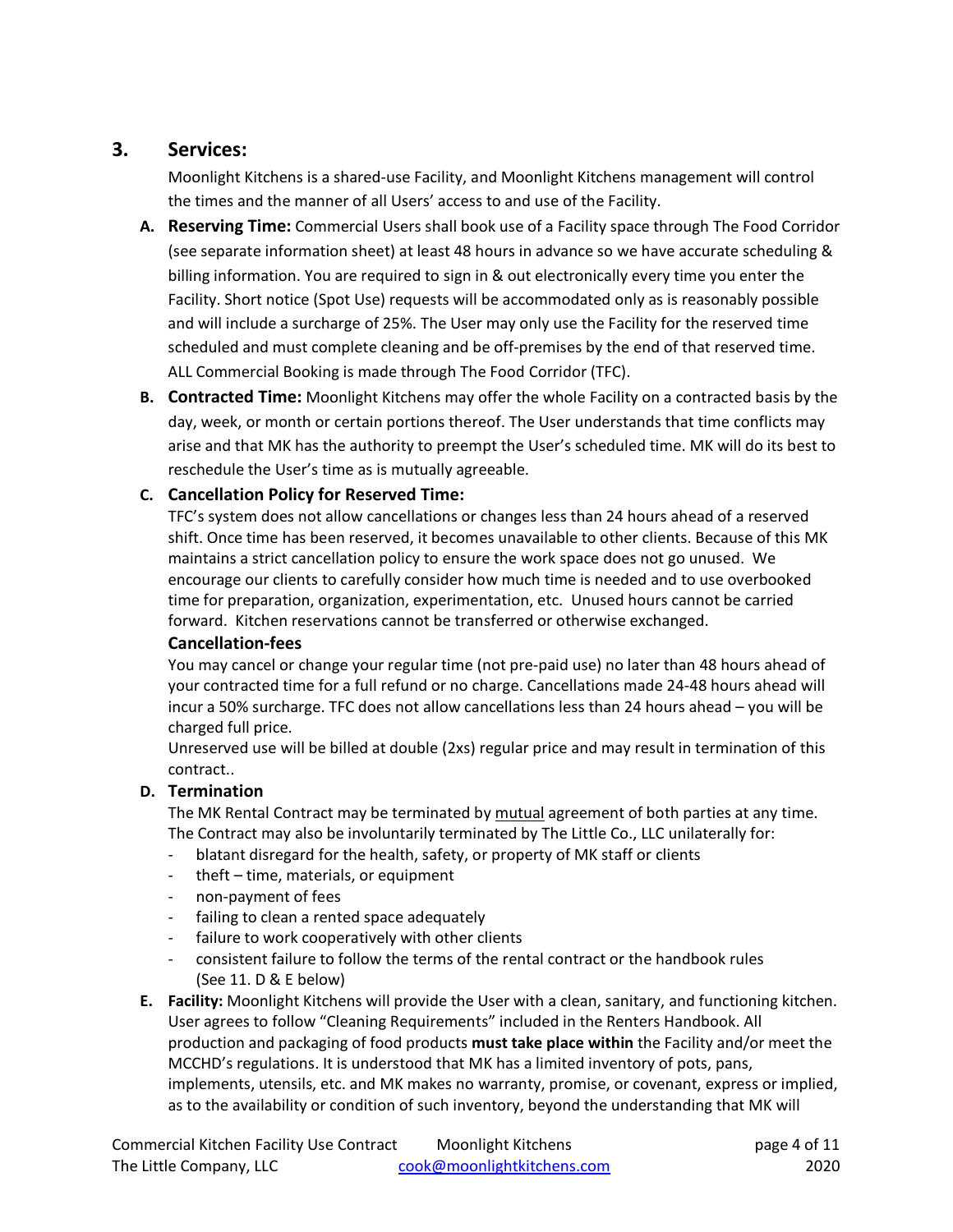share what it has with the User and that the User shall provide any pots, pans, implements, utensils, etc. required for their own use beyond the inventory of MK. The User also agrees to NOT remove **any** of MK's equipment from the Facility at any time except the roller cart. Some counter top equipment stored in Kitchen #2 is available for use in other parts of the Facility. User will arrange with MK **beforehand** for use of specific pre-booked equipment.

- **F. Other Services Available:** (see Renters Handbook)
	- i. The Sunrise Event Space seating area is available for rent to the general public.
	- ii. The Little Company, LLC will have occasional promotional events, advertising, and specials promoting the Facility and the Users. Photos of the Facility, the Users, and their products and customers may be used for these promotions.
	- iii. Sunrise Event Space is available for short  $( $1$  hr) cook/customer meetings at no charge.$ These must be scheduled ahead. The User is responsible for leaving the space clean.
- **G. Information/Recitals/Exhibits/Addendum:** The Information section and recitals set forth at the beginning of this Agreement, specifically including the designation of the parties and the rental term and fees, together with any attached forms, schedules, exhibits, and checklists and Renters Handbook are hereby made part of this Agreement.

## **4. Prerequisites:**

- **A. Regular Commercial Users (including Single Use & Spot Use):** Users will have completed the following activities and provided appropriate documentation upon request to Moonlight Kitchens BEFORE the User may use the Facility:
	- ◯ **Review and complete the Application Form**
	- ⃝ Pay Key Deposit and Security Deposit
	- $\bigcirc$  Provide a copy of a Missoula City Business License or provide proof of a valid exemption from the requirements to hold such a license.
	- ⃝ Hold all Montana State, City of Missoula, and Missoula County Health Dept. certificates, permits and/or licenses required to conduct business and to produce food and beverage items. This includes any certificates, permits and licenses that are currently required and to comply with any future requirements.
	- $\bigcirc$  Provide a valid credit or debit card (or other arrangement) for payment.
	- ⃝ Maintain a minimum coverage of ONE MILLION Dollars (\$1,000,000) of **general liability and product liability insurance with \$2,000,000 general aggregate insurance** with The Little Company, LLC, **and** Anne Little and Patrick Little listed as "additional insured" as an endorsement on each policy. Users must provide proof of insurance upon request by Moonlight Kitchens before User may enter and use the Facility. This policy must be maintained for the duration of the Facility use. (see Booking Sheet)
	- $\bigcirc$  An employer must have Workers' Compensation Insurance for all employees and be able to provide a copy of the certificate on demand by The Little Company, LLC. All other workers will be considered "independent contractors" and must have their own contract with MK.
	- $\bigcirc$  Obtain specific authorization from Moonlight Kitchens prior to producing each class of food product. Note: MK is NOT a USDA certified facility.
	- ⃝ Signed Rental Agreement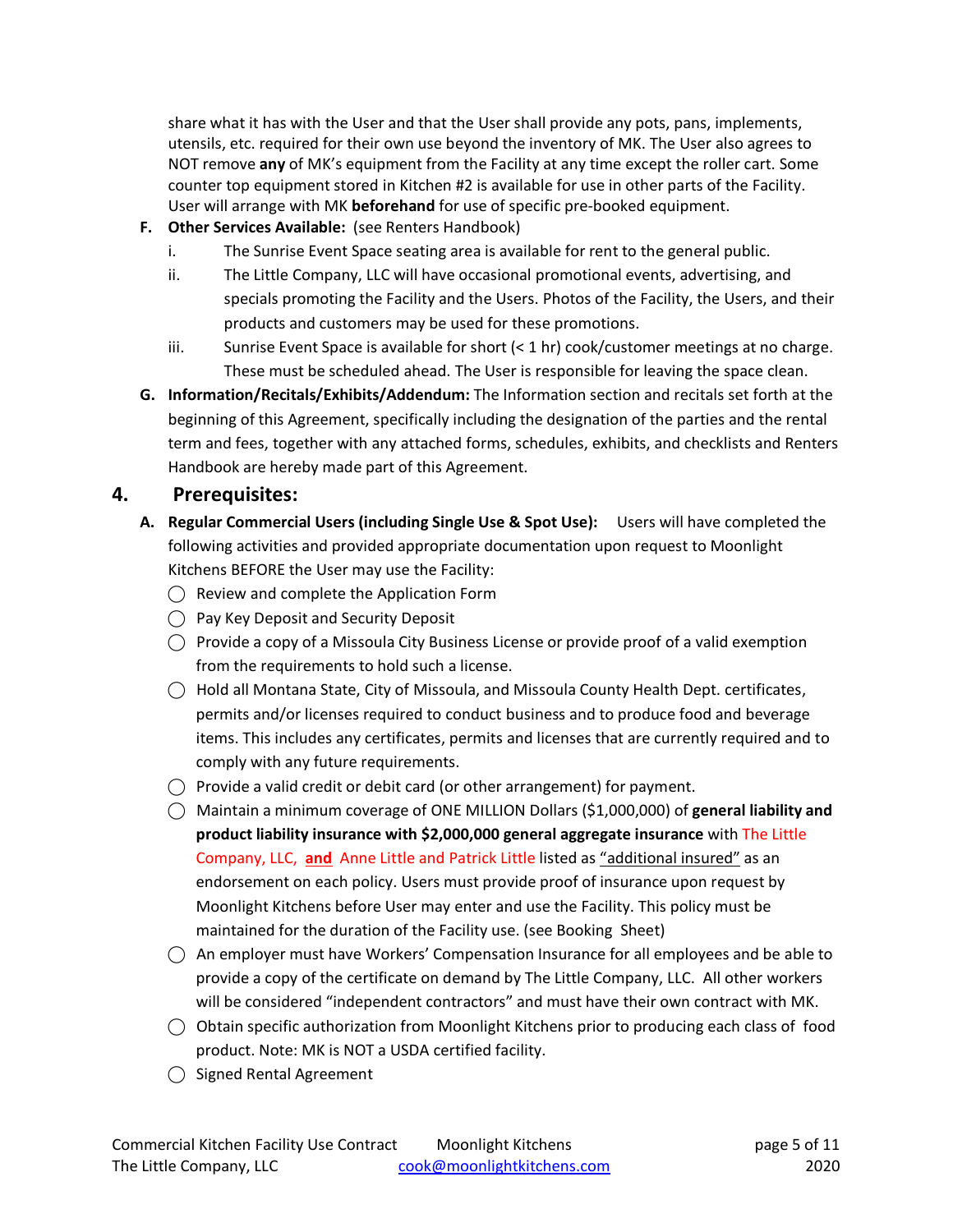- **B. AFTER** MK has received all documents, deposits, & information listed above you will:
	- $\bigcirc$  Sign up with The Food Corridor for booking/billing with MK online
		- Create your own account
		- Set up a payment method
		- Let MK know which Billing Plan you chose
		- Upload documents

See separate information sheet about The Food Corridor.

## **5. Fees & Payment Terms:**

User will pay Moonlight Kitchens (through TFC) all Fees as indicated on the Fee Schedule for time, space, and services for which the User reserved the Facility as described in the Booking Sheet of this Agreement according to the following terms:

**A. Fee Schedule:** The fees for various uses of the Facilities and/or equipment are set out in the Rate Sheet available online and set forth in the Information Section and recitals hereto. Moonlight Kitchens may change the published Fee Schedule at any time upon thirty (30) days' written notice (including email) to the User. User agrees to pay these fees.

#### **B. Payment Terms:**

**One-time Users** are required to pre-pay all fees before using the Facility. Regular Commercial Users will book hours through TFC will receive an invoice on the 3<sup>rd</sup> of the

month for previous month's booked hours (used or not) and any fees plus storage for the coming month. Payment is required by the  $5<sup>th</sup>$  of the month and User may not use the Facilities until all late bills are paid. A LATE FEE of \$35 will be charged after the  $7<sup>th</sup>$  day.

- **C. Non-payment:** If your credit/debit card or ACH that you setup with TFC doesn't work, they will try once a week for 3 weeks and we will attempt to contact your to resolve the problem. If we are unable to reach you, and your S/DD has sufficient funds, your billed charges will be deducted from your S/DD. Funds from your S/DD used to pay an outstanding bill will not be refunded. You will be required to "top up" your S/DD before continuing to work at MK. Please be aware that the S/DD is not the limit that we may charge for lost, stolen, or damaged equipment. If a bill remains outstanding for more than 30 days *your key fob will be disabled*.
- **D. If you have not paid after 30 days** and your S/DD **IS** sufficient to cover your bill we will:
	- 1**.** Attempt to reach you to resolve the issue.
	- 2. Deduct any charges related to clearing out your abandoned property or repairing damage (including a \$50 disposal/cleaning fee) from you S/DD, issue a check for the residual amount (if any) and send it to the last known physical address we have for you. If that correspondence is returned we will consider the funds abandoned and retain those. **NOTE:** Unless your key fob is returned in working order you will NOT be refunded your key deposit.
- **E. If you have not paid after 30 days** and your S/DD **IS NOT** sufficient to cover your bill we will:
	- 1. Attempt to reach you to resolve the issue.
	- 2. Attempt to charge the credit card we have on file for any current outstanding billed charges (plus a \$50 disposal/cleaning fee) after using your available S/DD funds .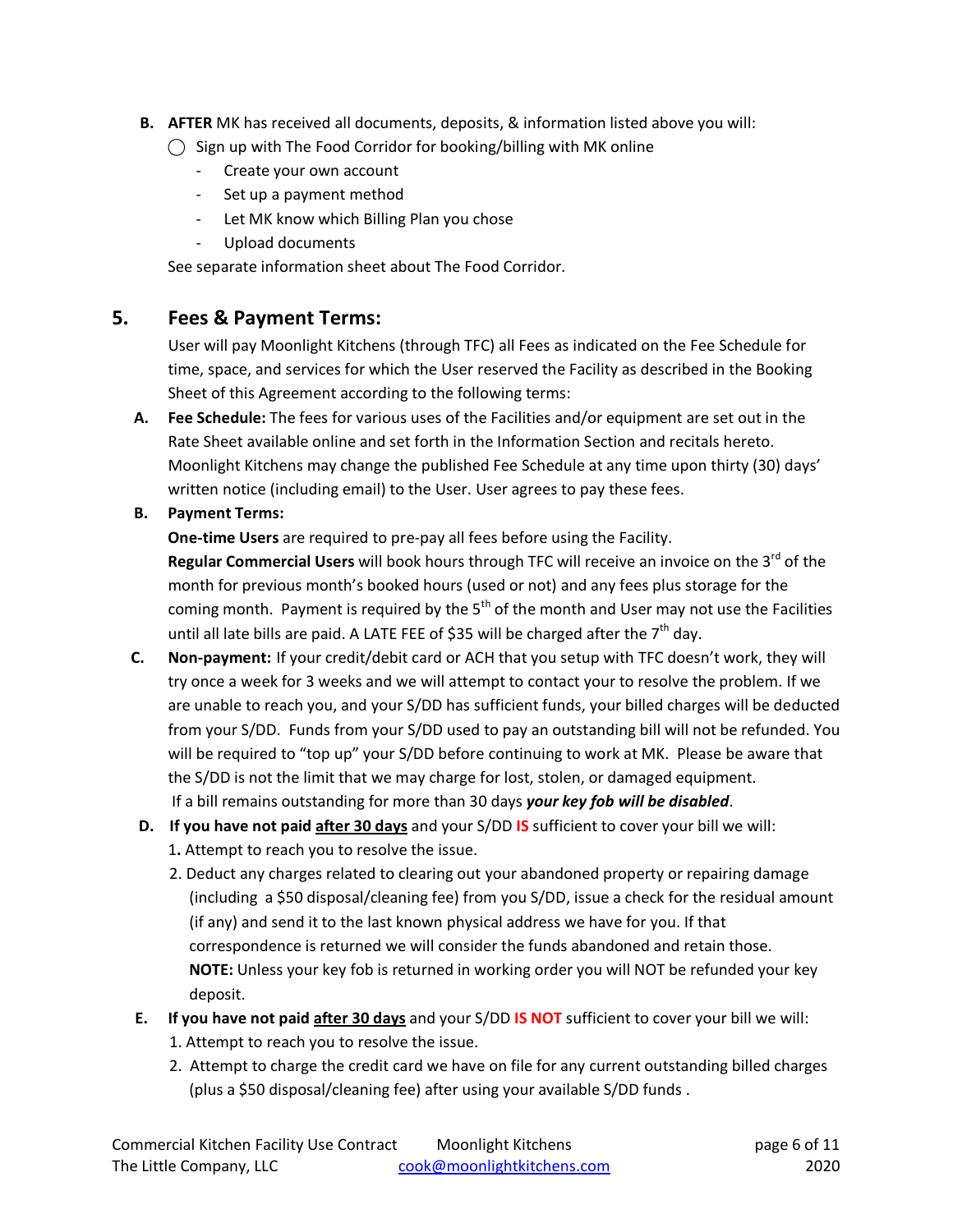- 3. Dispose of or donate any stored ingredients, product, supplies, tools, and/or equipment.
- 4. If the amount owing exceeds the Security/Damage Deposit amount and the credit card on file is invalid legal action will be taken to recover those costs.
- **F. Security/Damage Deposit:** S/DD must be received on or before your MCCHD inspection and/or the start of the Facility rental term and insurance must be in place. S/DD is fully refundable within ten (10) days of leaving the Facility provided the following provisions are met during the time of rental:
	- No damage is done to the Facility or its contents, beyond normal wear and tear.
	- None of the Facility contents used by the User are broken, stolen, lost, or missing.
	- Rent is paid in a timely manner no outstanding late fees.
	- Key(s) has been returned.

In the event that damages or costs incurred for repairs or replacement of the above listed items exceeds the security deposit, additional costs shall be charged to the **authorized credit card**. The S/DD is not to be considered the maximum amount that will be charged for use or damages and legal action may be taken to recover these expenses.

**G. User's Business Non-association**: Any and all profits derived from the User's products or services produced at MK shall be the sole and exclusive property of the User unless otherwise provided for in a separate agreement. Nothing in this Agreement shall be construed as creating a partnership, joint venture, or employment relationship between the User and The Little Company, LLC. No employee or independent contractor of the User shall be considered an employee or independent contractor of The Little Company, LLC solely by reason of this contract.

## **6. User Duties:**

User agrees to assume the following duties in its use of the Facilities under this Agreement.

- **A. Renter and Use Policies:** User agrees to comply with Missoula County Health Department rules and regulations along with the rules and obligations as currently stated in this agreement. (See Renters' Handbook)
- **B. Contact Information:** User promises that the identification, address, and contact information stated on the Information section is current and correct. User agrees to keep Moonlight Kitchens informed of any changes in User's legal identity, address, or other contact information. User will provide current contact information about its employees or assistants to MK.
- **C. Prohibited Substance Use Policy:** User agrees that there will be no illegal drugs on the property Per Montana law, smoking IS NOT ALLOWED in the building. It is the responsibility of the User to enforce this rule with its staff and associates. Violation of this clause is grounds for immediate termination of this contract.
- **D. Food and Equipment Safety and Sanitation:** Use of some of the commercial equipment, such as, but not limited to, the stoves, ovens, dishwashers, etc. requires special training and authorization from Moonlight Kitchens. You may use and clean only the equipment you are trained on.
- **E. Housekeeping Policies:** User has received and understands the Renters Handbook and agrees to the following: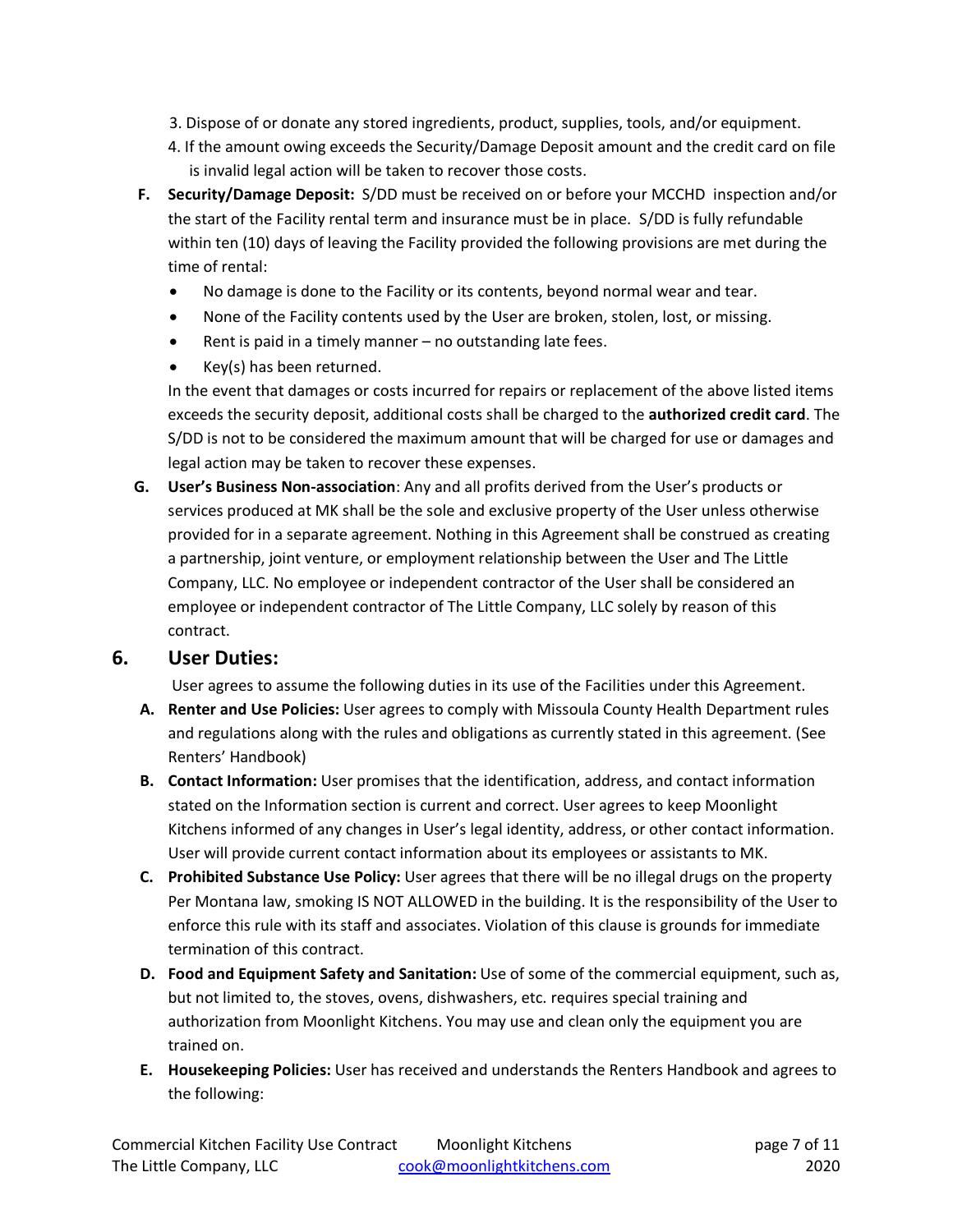- i. Moonlight Kitchens shall provide some cleaning supplies (paper towels, sanitizer, bleach or ammonia tabs, dish soap & floor cleaning supplies), cleaning equipment (brooms, mops, dust pans) and User shall provide all other personal use items (bar towels, aprons, hair restraints, gloves, brushes, sponges, etc.) See lists in Cleaning Reqs.
- ii. No equipment owned by Moonlight Kitchens shall ever leave the premises.
- iii. User will strictly follow the posted Cleaning Requirements provided by Moonlight Kitchens before, during, and after each use of equipment and the Facilities.
- iv. Please check the Renters' Handbook or ask for manuals for information on how to clean the equipment and the Facility generally.
- v. **If User fails to leave the Facility in the proper condition User will receive a warning and be responsible for paying \$35/hour (minimum) cost of cleaning the Facility with total cost to be determined by Moonlight Kitchens OR the User will return promptly to properly clean the Facility. Upon a second such failure, User shall pay a fine of \$50 PLUS the \$35/hour cleaning cost. Upon a third such failure, this Agreement shall be terminated.**
- **F. Hazardous Materials:** User shall not permit or cause any hazardous waste, hazardous substance, deleterious substance or other environmental hazard, as such terms may be defined in federal, state, or local laws, rules, regulations and ordinances, to be placed upon or discharged in the Facility or upon the premises in which the Facility is located, its associated common area, landscape, sidewalks, or parking area including but not limited to restrooms, plumbing, and sewer system. No feminine products or food waste shall be dumped down the toilet. User agrees to indemnify and hold Moonlight Kitchens harmless for the cost of any clean-up or related costs in the event of User's, User's employees or agents discharge or placement of such hazardous waste, hazardous substance, deleterious substance or environmental hazards in the Facility or on the premises on which the Facility is located, its associated common area, landscape, sidewalks, or parking area including but not limited to restrooms, plumbing, and sewer system. User agrees to pay for all clean-up costs associated with damages to the Facility caused by disregard of the above restrictions.
- **G.** Food and beverage items produced by the User may **not** be sold directly to the public on the premises **except** during events and promotions organized by The Little Company, LLC or through Sunrise Coffee Shop.

#### **7. Assignment:**

User may not transfer or assign User's privileges under this Agreement to any third party. The User shall not grant access to or allow a third party to operate in the Facility at any time. Violation of this duty is grounds for immediate termination of this Agreement and the immediate discharge of the User and/or any third party from the Facility.

## **8. Health and Safety Responsibilities:**

**A.** To ensure the safety of all persons associated with the Moonlight Kitchens Facility, User shall be and is exclusively responsible for ensuring that the User and its employees/associates observe proper safety procedures while using the Facility. All User employees/associates must have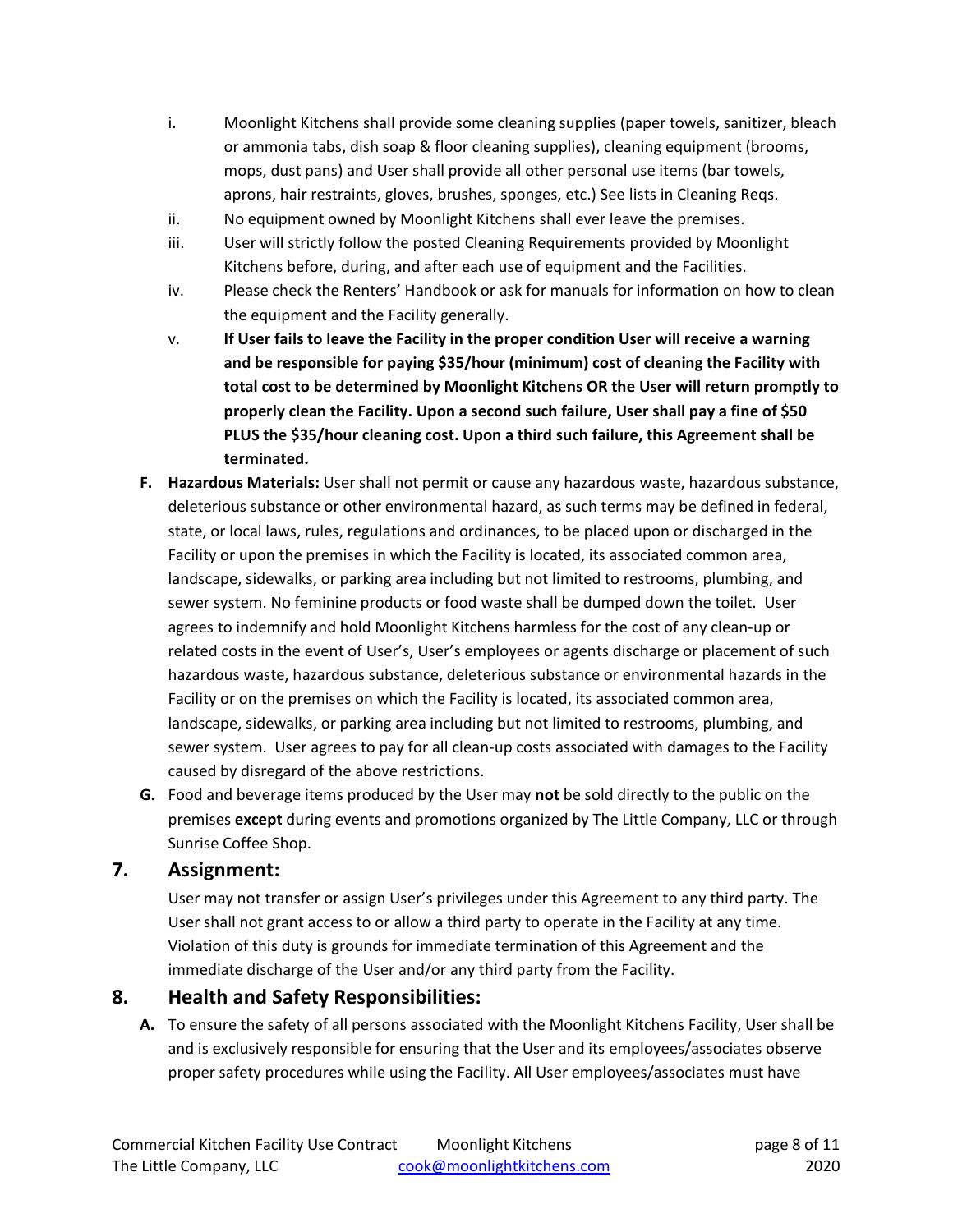provided contact information in case of emergencies before being authorized to work at the Facility.

- **B.** The User or its agents agree to SIGN IN/OUT of the Facility when first entering and last exiting the Facility using their preferred access to TFC.
- **C.** No children under the age of 16 are allowed to work unattended in the Facility when any food processing is taking place. Each child under 16 must be directly supervised by an adult; one-onone.
- **D.** Doors shall not be blocked open at any time except during loading/unloading as this allows access of vermin to the Facility. It also compromises the heating, cooling, and ventilation system throughout the building. All screens must remain on opening windows at all times.
- **E.** A key fob, used to open the Moonlight Kitchens delivery door and record entry & exits, will be issued to a User at the time of signing this contract for use during the period of their rented time. The delivery door is the main access door for Facility Users. The front door to Sunrise Event Space is not available for loading and un-loading and can be used **only** for guests or in an emergency. The User is required to return the key fob, as arranged ahead of time, at the expiration of this contract. Failure to return the fob in a timely manner will result in the disabling of the fob and forfeit of the key deposit. See Section 7 regarding transfer of access.
- **F.** There are four security cameras in operation at all times two at both doors inside and out.
- **G.** No pets shall be allowed inside the Facility. Pets brought onto the property shall be restrained at all times and Users agree to clean up after their pets.
- **H.** Users agree to cover the cost of recharging any fire extinguishers they or their employees or assistants discharge within their rented space. User agrees to cover the entire cost of cleanup if they or their employees or assistants cause the activation of the Ansul (hood) System within their rented space.

## **9. Right of Inspection:**

The staff of Moonlight Kitchens retains the right to enter and inspect operations at any time during use. The Missoula County Health Department, as well as the Montana State Department of Public Health and Human Services, shall have the right to inspect without prior notice at any time deemed necessary by their office.

## **10. Limitation of Liability:**

User agrees that any and all claims involving Moonlight Kitchens and The Little Company, LLC are strictly subject to the following limitations:

**A. Release**: User hereby acknowledges that it has been offered the opportunity to independently examine and evaluate the Facility and shall continue to do so throughout the term of this Agreement. User further acknowledges that Moonlight Kitchens has made no attempt to make the Facility useful or fit for any specific purpose, for any particular User, or for uses other than those intended by Moonlight Kitchens. THEREFORE, USER ACCEPTS THE FACILITIES "AS IS" AND PROVIDER MAKES NO WARRANTIES, EXPRESS OR IMPLIED, INCLUDING, BUT NOT LIMITED TO, WARRNATIES OF MERCHANTABILITY, SUITABILITY, OR FITNESS FOR A PARTICULAR PURPOSE, WITH REPSECT TO THE FACILITY, OR RESULTS TO BE DERIVED FROM THE USE OF THE FACILITY BY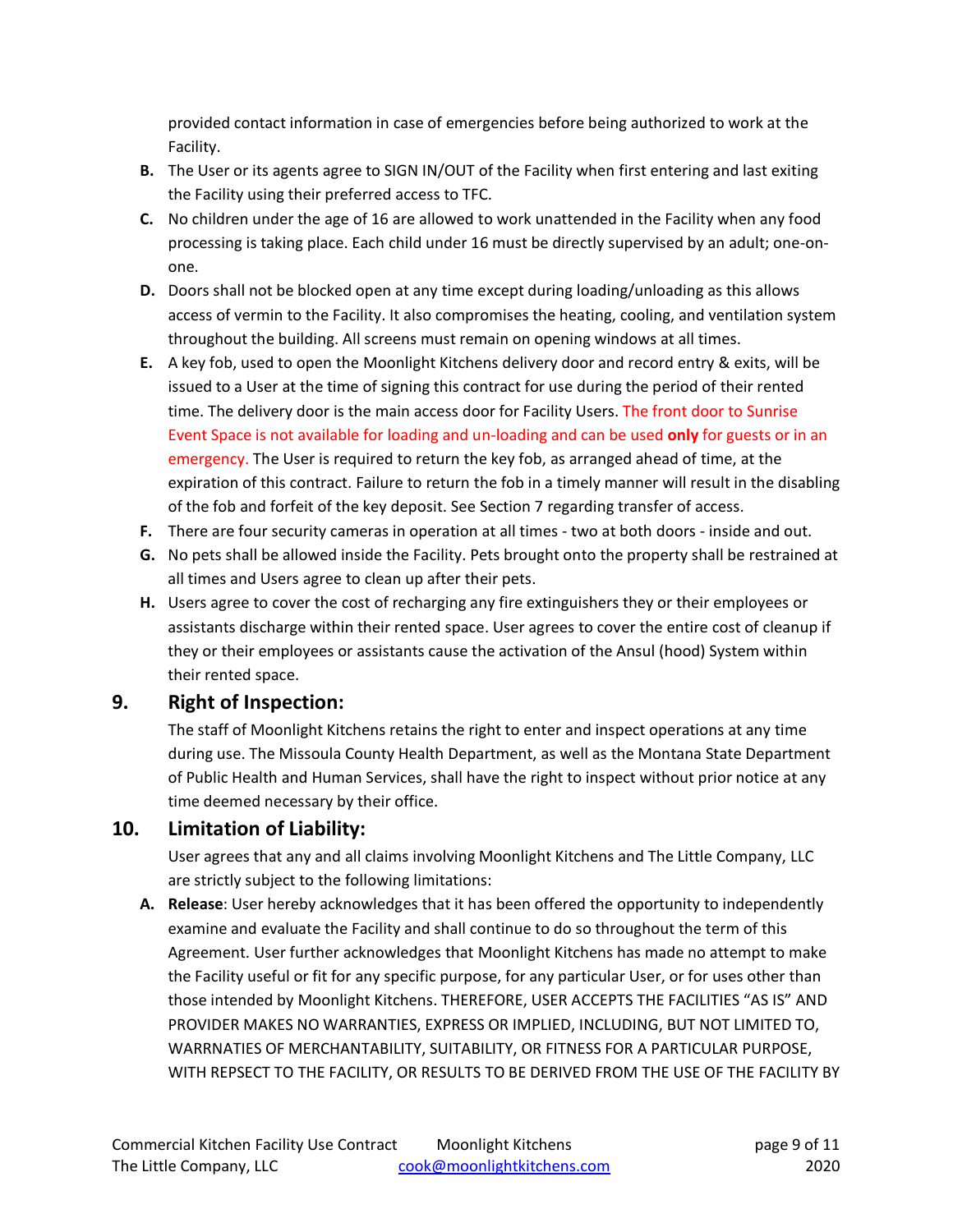USER OR OTHERS. The provisions of this Section shall survive termination of this Agreement for any reason.

#### **B. Production Liability**

The client assumes all production risk in connection with MK's kitchens and equipment including, but not limited to, any failure of equipment during the client's use of such kitchen(s) and equipment. Under no circumstances shall MK be liable to the client for any failure to meet volume production, expected quality and/or any other failure of the production process including but not limited to the failure of any particular piece of equipment or machinery. MK assumes no responsibility for the supply of any other production requirements other than the client's use of the facility and equipment, including but not limited to ingredients, packaging, process, and recipes.

- **C. Hold Harmless/Indemnification:** Moonlight Kitchens and The Little Company, LLC shall not be liable for any damage to either person or property sustained by the User, their staff, or associates or by any third party arising in any way out of the User's use, operation, or occupancy of the Facility, or sale or distribution of any product that is produced or manufactured on the premises. The User covenants and agrees to indemnify, defend and hold harmless Moonlight Kitchens and The Little Company, LLC and its members, managers, agents, representatives, and employees from all claims, costs, and liability arising from or in any way connected with damages, injuries to persons (including death), or property in, upon, or about the Moonlight Kitchens premises, or any portions thereof, or resulting from the production, sale, distribution, and use of any product manufactured by the User on the Moonlight Kitchens premises. The provisions of this Section shall survive termination of this Agreement for any reason.
- D. Moonlight Kitchens and The Little Company, LLC shall not be held responsible for any damage or loss of User's materials, ingredients, or property as the result of failure of delivery to Moonlight Kitchens of services by public utilities including gas, electricity, sewer, water, or garbage.

## **11. Miscellaneous Provisions:**

- **A. Kitchen User Property:** Unless properly stored (according to the MCHD & MK Renters' Handbook regulations) in rented or designated areas, User shall promptly remove any of User's property (including food & beverage products) from the Facility after his/her booked time. If User's property is not promptly removed, Moonlight Kitchens may take possession of, remove and/or discard User's property. User shall be liable to MK for a reasonable storage, cleaning and/or disposal cost for property removed in this manner.
- **B. Jurisdiction and Venue:** Any disputes regarding this Agreement shall be resolved in the State courts of Missoula County, Montana and according to the laws of the State of Montana.
- **C. No Oral Modification:** This Agreement shall be modified by writing only, duly signed by the User and Moonlight Kitchens.
- **D. Involuntary Termination:** This Agreement shall continue from the date of execution until the date of expiration as indicated in this Agreement, unless earlier terminated as provided herein. Any financial obligation to Moonlight Kitchens shall survive the termination of this Agreement. The Contract may be terminated by The Little Company, LLC unilaterally for the reasons listed under Section 3.D.